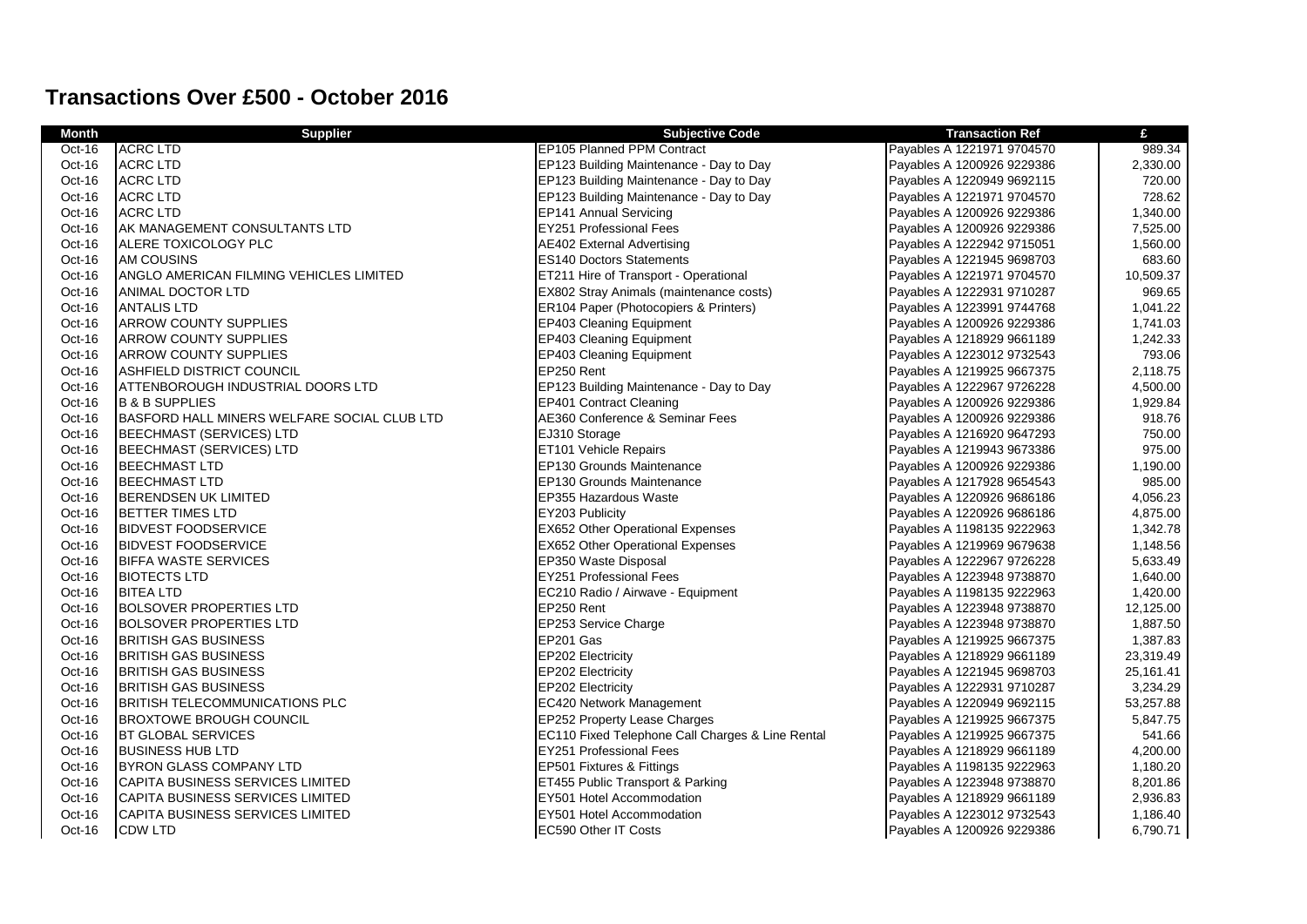Oct-16 CDW LTD EC590 Other IT Costs Payables A 1218929 9661189 1,225.46 Oct-16 CDW LTD EC590 Other IT Costs Payables A 1219943 9673386 1,560.85 Oct-16 CDW LTD EC590 Other IT Costs Payables A 1220949 9692115 704.60 Oct-16 CDW LTD EC590 Other IT Costs Payables A 1223012 9732543 1,146.67 Oct-16 CENTRAL (HIGH RISE) LTD EP123 Building Maintenance - Day to Day Oct-16 CERTAS ENERGY UK LTD ET190 Petrol Payables A 1200 Petrol Payables A 1200 Petrol Payables A 1200 Petrol Payables A 1200 Petrol Payables A 1200 Petrol Payables A 1200 Petrol Payables A 1200 Petrol Payables A 1200 Petr Oct-16 CERTAS ENERGY UK LTD<br>Oct-16 CERTAS ENERGY UK LTD ET191 Diesel Oct-16 CERTAS ENERGY UK LTD ET191 Diesel Payables A 1223948 9738870 3,720.93 Oct-16 CHANGE COURSE CONSULTANTS LTD EXAMPLE PROPERTY EXAMPLE PROFESSIONAL Fees Oct-16 CHARLES FELLOWS SUPPLIES LTD EU111 Clothing & Uniforms Oct-16 CINTRA LTD **EL110** Interpreters Fees Oct-16 CLEARWAY (MIDLANDS) LTD Contract COMPANY ITD Contract COMPANY ITD Contract COMPANY ITD Contract COMPANY ITD Contract COMPANY ITD Contract COMPANY ITD Contract COMPANY ITD Contract COMPANY ITD Contract COMPANY ITD Co Oct-16 CLUE COMPUTING COMPANY LTD<br>Oct-16 COLLEGE OF POLICING Oct-16 COLLEGE OF POLICING<br>Oct-16 CONTRACT DATA RESEARCH I TD (T/A CDR GROUP I TD FC512 Software Licences CONTRACT DATA RESEARCH LTD (T/A CDR GROUP LTD Oct-16 COONEEN AT WORK LTD **EU111 Clothing & Uniforms** Oct-16 COONEEN AT WORK LTD Cothing & Uniforms Payables A 1224920 1224920 975201 975201 975201 975201 975201 975<br>Payable Represent A 1224920 975201 975201 9752010 9752010 9752010 9752010 9752010 9752010 9752010 9752010 9752 Oct-16 CORONA ENERGY EP201 Gas Payables A 1223012 9732543 4,542.21 Oct-16 CROWN LIFT TRUCKS LTD EP123 Building Maintenance - Day to Day Oct-16 CROWN PET FOODS LTD EX611 Police Dogs - Feed/kennelling/vets Oct-16 CUPBROOK LTD EX611 Police Dogs - Feed/kennelling/vets<br>Oct-16 DISTINCT RECRUITMENT I TD Oct-16 DISTINCT RECRUITMENT LTD EXAMPLE TO RECRUIT A 1225.05 Professional Fees<br>Payable Recruit District A 1221 1,363.053 1,363.054 1,475.054 1,475.054 1,475.054 1,475.054 1,475.054 1,475.05 Oct-16 DISTRACTION AGENCY LTD Oct-16 DR P WILLIAMS EY251 Professional Fees Payables A 1216920 9647293 650.00 Oct-16 DR RALPH SAMPSON AESTA 2016 2017 12:00 1216920 9647293 AF514 Other Medical Costs Oct-16 DR RALPH SAMPSON AE514 Other Medical Costs Payables A 122194 9698703 703.8013 9698703 703.801 Oct-16 DR RALPH SAMPSON AE514 Other Medical Costs Payables A 1222967 97267 97267 97267 97267 9726 Oct-16 **DR TIMOTHY JASPAN ESTATE RESTANDING A 1219943 96733994** ES140 Doctors Statements Oct-16 DURHAM UNIVERSITY EY251 Professional Fees Payables A 1217928 9654543 5,000.00 Oct-16 DYNAMICA LTD **EX652** Other Operational Expenses Oct-16 EAGLE SECURITY SYSTEMS LTD EP123 Building Maintenance - Day to Day Oct-16 EAGLE SECURITY SYSTEMS LTD EXAMPLE P123 Building Maintenance - Day to Day Oct-16 EDF ENERGY CUSTOMERS PLC EP202 Electricity Oct-16 ELLIOTT GROUP LTD EP501 Fixtures & Fittings Payable Research Control of the EP501 Fixtures & Fittings P<br>Payable Research International Services A 1200926 922936 609.000 1200926 609.000 1200926 609.000 1200926 609.0 Oct-16 EMERCOM LTD EC410 Network Services Payables A 1221945 9698703 63,400.00 Oct-16 ENVIROENERGY (NOTTINGHAM) LTD EP204 Other Energy Costs Oct-16 ENVIRONMENTAL SCIENTIFICS GROUP LIMITED EF120 Forensic Analysis Oct-16 ENVIRONMENTAL SCIENTIFICS GROUP LIMITED EF120 Forensic Analysis Oct-16 ENVIRONTEC LTD AE320 External Training Courses Payables A 1223012 973254 5320 External Training Courses<br>Oct-16 FPAY I TD Oct-16 EVERYTHING EVERYWHERE LTD EC130 Mobile Phone Call Charges & Contract Cost Oct-16 EVERYTHING EVERYWHERE LTD EXAMPLE A 12230 Mobile Phone Call Charges & Contract Cost Oct-16 FIRE SAFETY SERVICES Entertainment of the SAFETY SERVICES Oct-16 FIRE SAFETY SERVICES EXAMPLE THE SAFETY SERVICES PAYABLE A 122251 Professional Fees Oct-16 FIREBLITZ EXTINGUISHER LTD EXALL THE RESERVE RESERVE EXAMPLE EXAMPLE PAYABLES A 1222931 PAYABLES A 122 Oct-16 FONEFUNSHOP LTD **EXECUTE A 1221945 9699** Costs Payable BEC590 Other IT Costs

**AE320 External Training Courses EF130 Electronic Forensics** 

| Payables A 1218929 9661189 | 1,225.46  |
|----------------------------|-----------|
| Payables A 1219943 9673386 | 1,560.85  |
| Payables A 1220949 9692115 | 704.60    |
| Payables A 1223012 9732543 | 1,146.67  |
| Payables A 1222931 9710287 | 820.00    |
| Payables A 1200926 9229386 | 8,920.00  |
| Payables A 1221945 9698703 | 3,686.40  |
| Payables A 1223948 9738870 | 3,720.93  |
| Payables A 1225964 9757479 | 1,400.00  |
| Payables A 1222931 9710287 | 887.00    |
| Payables A 1222931 9710287 | 29,586.39 |
| Payables A 1219925 9667375 | 598.00    |
| Payables A 1221945 9698703 | 5,695.00  |
| Payables A 1198135 9222963 | 975.00    |
| Payables A 1222931 9710287 | 6,547.00  |
| Payables A 1219943 9673386 | 1,225.00  |
| Payables A 1216920 9647293 | 16,493.68 |
| Payables A 1224920 9752098 | 19,249.10 |
| Payables A 1223012 9732543 | 4,542.21  |
| Payables A 1219925 9667375 | 1,489.68  |
| Payables A 1222931 9710287 | 1,458.70  |
| Payables A 1220949 9692115 | 3,333.33  |
| Payables A 1221945 9698703 | 1,363.05  |
| Payables A 1200926 9229386 | 4,975.00  |
| Payables A 1216920 9647293 | 650.00    |
| Payables A 1216920 9647293 | 4,177.80  |
| Payables A 1221945 9698703 | 703.80    |
| Payables A 1222967 9726228 | 1,110.00  |
| Payables A 1219943 9673386 | 3,200.00  |
| Payables A 1217928 9654543 | 5,000.00  |
| Payables A 1222931 9710287 | 5,379.00  |
| Payables A 1198135 9222963 | 1,100.00  |
| Payables A 1200926 9229386 | 530.00    |
| Payables A 1219925 9667375 | 36,853.35 |
| Payables A 1200926 9229386 | 608.00    |
| Payables A 1221945 9698703 | 63,400.00 |
| Payables A 1222931 9710287 | 707.76    |
| Payables A 1217928 9654543 | 10,700.53 |
| Payables A 1223991 9744768 | 5,525.21  |
| Payables A 1223012 9732543 | 539.98    |
| Payables A 1215928 9634615 | 649.74    |
| Payables A 1216920 9647293 | 7,782.56  |
| Payables A 1223948 9738870 | 1,437.42  |
| Payables A 1222967 9726228 | 1,378.81  |
| Payables A 1222942 9715051 | 2,579.74  |
| Payables A 1222931 9710287 | 1,587.00  |
| Payables A 1221945 9698703 | 614.06    |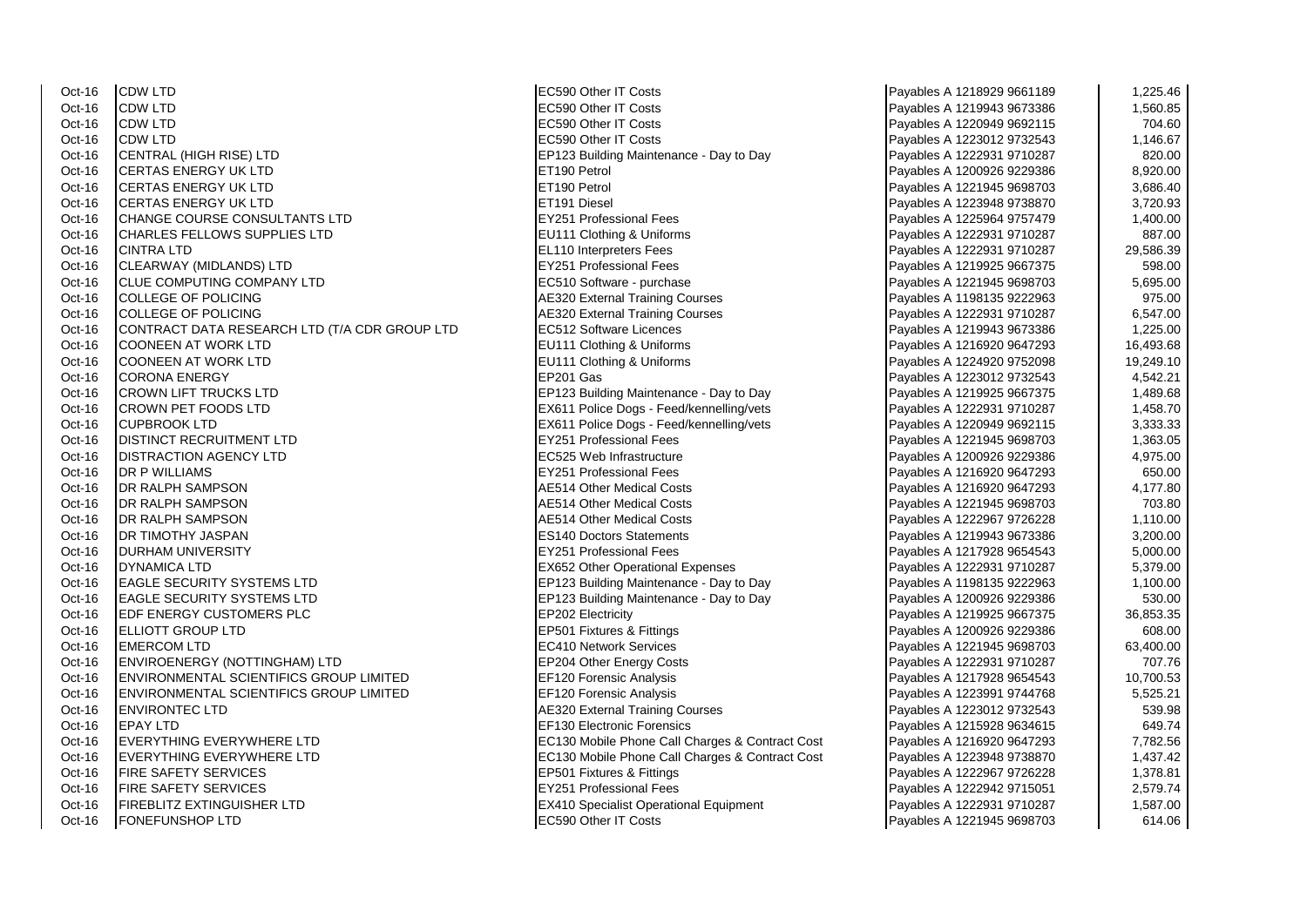Oct-16 | FORENSIC ANALYTICS LTD | EC512 Software Licences | EC512 Software Licences | eC512 Software Licences | Oct-16 FWP MECHANICAL LTD EP123 Building Maintenance - Day to Day<br>Oct-16 G F TOMI INSON BUILDING I TD EXAMPLE EP123 Building Maintenance - Day to Day Oct-16 G2 RECRUITMENT SOLUTIONS LTD Annual AE110 Agency / Temp Staff Oct-16 G2 RECRUITMENT SOLUTIONS LTD<br>Oct-16 G4S FORENSIC AND MEDICAL SERVICES (UK) LTD EY251 Professional Fees Oct-16 G4S FORENSIC AND MEDICAL SERVICES (UK) LTD EY251 Professional Fees<br>Oct-16 GARRAN LOCKERS LTD external and the EP501 Fixtures & Fittings Oct-16 GARRAN LOCKERS LTD EP501 Fixtures & Fittings Payables A 1222931 9710287 945.00 Oct-16 GEDLING BOROUGH COUNCIL<br>Oct-16 GEO HANSON & SONS HUCKNALL LTD **FRAGIUS 1219925 1667123** Buildi Oct-16 GEO HANSON & SONS HUCKNALL LTD EP123 Building Maintenance - Day to Day Oct-16 GEO HANSON & SONS HUCKNALL LTD EP123 Building Maintenance - Day to Day Oct-16 GEOFF SMITH ASSOCIATES LTD<br>Oct-16 GO 2 TFI FCOM I TD Oct-16 GO 2 TELECOM LTD EC501 Hardware - purchase Payables A 1219925 96674 Payables A 1219925 96674 Payables A<br>Payable Payables A 1219925 967375 967375 1,075.555 1,075.555 1,075.555 1,075.555 1,075.5556 1,075.555 1,075.55 Oct-16 HANDS FREE COMPUTING LTD AE320 External Training Courses A 12229 External Training Courses Payables A 12229 External Training Courses Oct-16 HARVEST ENERGY LTD ET191 Diesel Payables A 1198135 9222963 39,058.00 Oct-16 HARVEST ENERGY LTD ET191 Diesel Payables A 1200926 9229386 4,534.23 Oct-16 HCL TECHNOLOGIES UK LTD EC590 Other IT Costs Payables A 1223012 9732543 1223012 9732543 1223012 973254<br>PERSO1 Fixtures & Fittings HENTON & CHATTELL LTD Oct-16 HMCTS EY251 Professional Fees<br>
Oct-16 HOME OFFICE Payables A 1200926 92293 922939 7,441.7999 92293 922939 7,441.7999 922939 7,441.7999 9229 Oct-16 HOME OFFICE EC512 Software Licences Payables A 1220926 9686186 25,755.00 Oct-16 HOME OFFICE EC590 Other IT Costs Payables A 1220926 9686186 67,204.00 Oct-16 HUMAN APPLICATIONS LTD AE320 External Training Courses <br>Oct-16 HUTCHISON 3G I IMITED Oct-16 ICVA EY150 Subscriptions Payables A 1225964 9757479 625.00 Oct-16 INSIGHT DIRECT (UK) LTD EC590 Other IT Costs Payables A 1224920 9752098 75,294.83 Oct-16 IRON MOUNTAIN (UK) LTD<br>
Poct-16 UML SOFTWARE SOLUTIONS LTD EC510 Software - purchase Oct-16 JML SOFTWARE SOLUTIONS LTD<br>
Oct-16 JOHN BEGGS QC<br>
EX901 Legal Costs Oct-16 SUOHN BEGGS QC Particle States A Superior of the CX901 Legal Costs Payables A 1215957 9641132 (1995) 3,550.00 Oct-16 JOHN BEGGS TRAINING LTD <br>Oct-16 JOHNS OF NOTTINGHAM And Training Courses Payable Research A 121996 96796 96796 96796 967969 979969 979 Oct-16 JOHNS OF NOTTINGHAM **EXECUTE:** EP123 Building Maintenance - Day to Day Oct-16 KEY FORENSIC SERVICES LTD EF120 Forensic Analysis Oct-16 KEY FORENSIC SERVICES LTD EF120 Forensic Analysis Oct-16 KIER BUSINESS SERVICES LTD EY251 Professional Fees Payables A 1217928 9654543 8,975.00 KIER BUSINESS SERVICES LTD Oct-16 KIER BUSINESS SERVICES LTD EX251 Professional Fees Oct-16 LANGUAGE LINE SOLUTIONS EL110 Interpreters Fees Oct-16 LGC LTD EF120 Forensic Analysis Payables A 121792 9654543 2,642.901 2,642.901 2,642.901 2,642.901 2,642 Oct-16 LGC LTD<br>
Oct-16 LYRECO OFFICE PRODUCTS PAYABLES A 121592 DRA Sampling Payables A 21215928 9634615 13,718.604615 13,718 Oct-16 MACILDOWIE ASSOCIATES LTD EXAMPLE RESOLUTION RESOLUTION RESOLUTION RESOLUTION RESOLUTION RESOLUTION RES Oct-16 MACILDOWIE ASSOCIATES LTD EXAMPLE PROFESSIONAL Fees Oct-16 MACILDOWIE ASSOCIATES LTD EXAMPLE THE RESERVE PROFESSIONAL FEES PAYABLE A 1220-2686 Oct-16 MACILDOWIE ASSOCIATES LTD EXAMPLE RESOLUTION RESOLUTION RESOLUTION RESOLUTION RESOLUTION RESOLUTION RES Oct-16 MACILDOWIE ASSOCIATES LTD EXAMPLE PROFESSIONAL Fees Oct-16 MACOI LTD EE110 Furniture Payables A 1200926 9229386 1,350.29

EP 123 Building Maintenance - Day to Day EP123 Building Maintenance - Day to Day ET305 Bicycle Purchases EC160 Other Voice & Data EP123 Building Maintenance - Day to Day **ER101 Stationery & Office Consumables** 

| Payables A 1223012 9732543 | 2,137.50   |
|----------------------------|------------|
| Payables A 1222931 9710287 | 514.36     |
| Payables A 1219943 9673386 | 1,110.02   |
| Payables A 1200926 9229386 | 2,250.00   |
| Payables A 1219943 9673386 | 4,050.00   |
| Payables A 1222967 9726228 | 103,648.44 |
| Payables A 1222931 9710287 | 945.00     |
| Payables A 1219925 9667375 | 5,000.00   |
| Payables A 1200926 9229386 | 532.18     |
| Payables A 1215928 9634615 | 2,404.75   |
| Payables A 1223948 9738870 | 753.49     |
| Payables A 1222942 9715051 | 19,000.00  |
| Payables A 1219925 9667375 | 1,075.55   |
| Payables A 1222931 9710287 | 649.67     |
| Payables A 1222931 9710287 | 1,600.00   |
| Payables A 1198135 9222963 | 39,058.00  |
| Payables A 1200926 9229386 | 4,534.23   |
| Payables A 1223012 9732543 | 112,500.00 |
| Payables A 1216920 9647293 | 514.44     |
| Payables A 1200926 9229386 | 7,441.79   |
| Payables A 1220926 9686186 | 25,755.00  |
| Payables A 1220926 9686186 | 67,204.00  |
| Payables A 1219925 9667375 | 725.00     |
| Payables A 1219969 9679638 | 775.15     |
| Payables A 1225964 9757479 | 625.00     |
| Payables A 1224920 9752098 | 75,294.83  |
| Payables A 1220926 9686186 | 3,413.89   |
| Payables A 1217928 9654543 | 700.00     |
| Payables A 1215957 9641132 | 3,550.00   |
| Payables A 1219969 9679638 | 650.00     |
| Payables A 1217928 9654543 | 1,404.77   |
| Payables A 1218929 9661189 | 1,286.00   |
| Payables A 1217928 9654543 | 30,951.95  |
| Payables A 1220949 9692115 | 7,837.38   |
| Payables A 1217928 9654543 | 8,975.00   |
| Payables A 1218929 9661189 | 11,003.00  |
| Payables A 1222967 9726228 | 9,302.00   |
| Payables A 1219925 9667375 | 3,712.12   |
| Payables A 1217928 9654543 | 2,642.90   |
| Payables A 1215928 9634615 | 13,718.60  |
| Payables A 1215928 9634615 | 1,583.23   |
| Payables A 1216920 9647293 | 16,039.10  |
| Payables A 1219969 9679638 | 4,032.05   |
| Payables A 1220926 9686186 | 4,032.05   |
| Payables A 1223991 9744768 | 2,750.00   |
| Payables A 1224920 9752098 | 3,482.05   |
| Pavables A 1200926 9229386 | 1.350.29   |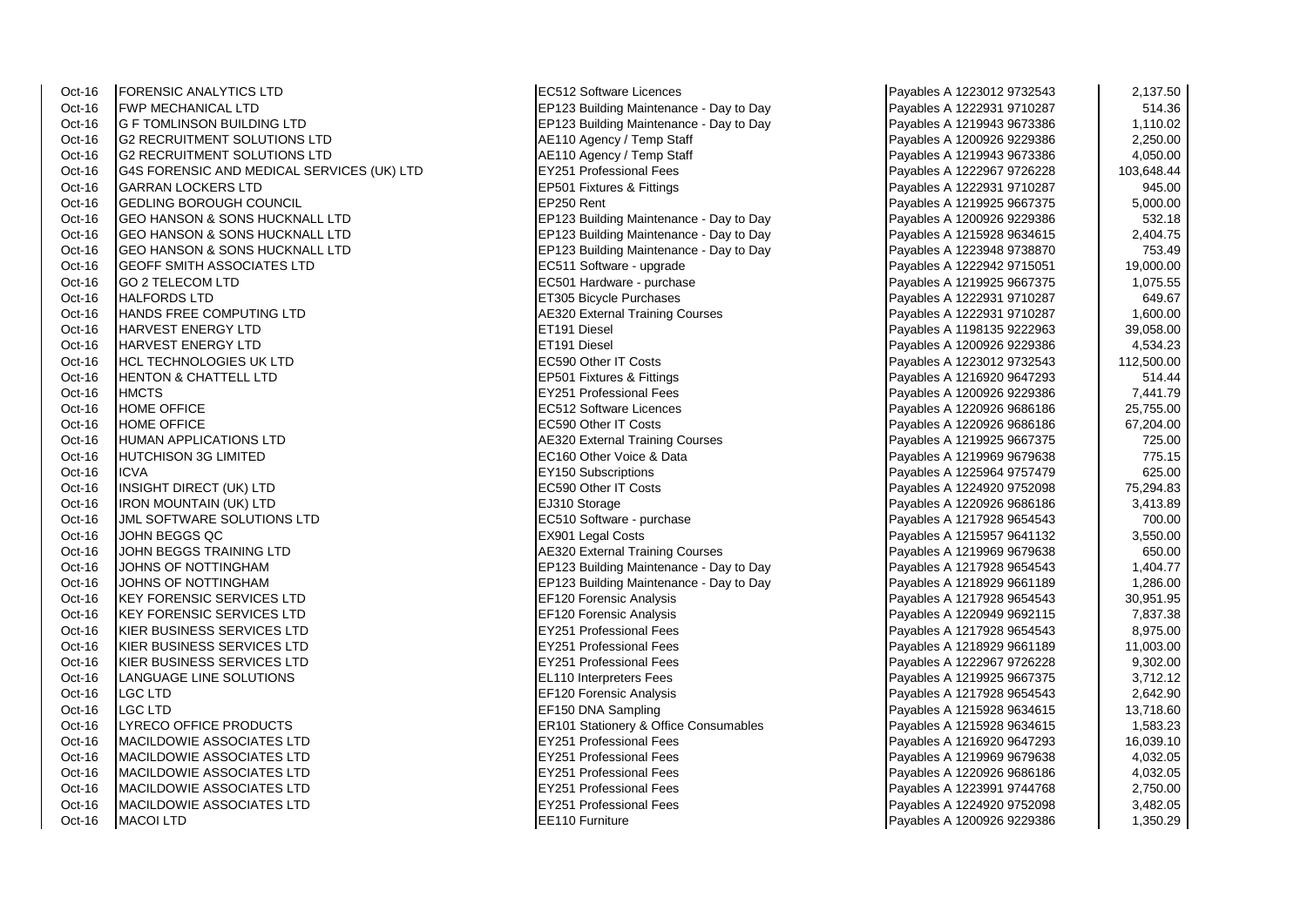Oct-16 MACOI LTD<br>
Oct-16 MAZARS I I P<br>
EA111 Internal Audit Fee Oct-16 MAZARS LLP EA111 Internal Audit Fee Payables A 1222931 9710287 9,004.80 Oct-16 MICHAEL PAGE RECRUITMENT LTD Annual Agency / Temp Staff Payables A 1222967 97267 97267 97267 9726 Oct-16 MICHAEL PAGE RECRUITMENT LTD EXAMPLE THE LATE RESIDENCE PAGE RECRUITMENT LTD Oct-16 MICHAEL PAGE RECRUITMENT LTD **EY251 Professional Fees** Payable 10 MICHAEL PAGE RECRUITMENT LTD **EXAMPLE 1219925** 1,57251 Professional Fees Oct-16 MICHAEL PAGE RECRUITMENT LTD Oct-16 MITIE CLEANING & SUPPORT SERVICES LTD EP401 Contract Cleaning<br>
Oct-16 MIVEN I TD Oct-16 MIVEN LTD EP250 Rent Payables A 1216920 9647293 3,375.00 Oct-16 MIVEN LTD EP253 Service Charge Payables A 1216920 9647293 84,521.28 Oct-16 MLL TELECOM **EXAMPLE A 1219925 28,614.000 PM** EC420 Network Management Oct-16 MLL TELECOM EC420 Network Management Oct-16 NATIONAL CRIME AGENCY AE320 External Training Courses Payables A 1222931 9710287 1,360.00 Oct-16 NATIONAL MONITORING **EX553 Covert Alarms Installation & Monitoring**<br>
Payable **Payable A 1219**<br>
Payable **Payable A 1219** 2,582 Hardware - maintenance Oct-16 NCC PENSION FUND AS390 Police Staff - Added Years A 119804 2011 AS390 Police Staff - Added Years Payables A 119804 9211083 136,500 Police Staff - Added Years Payables A 119804 136,500.0000000000000000000000000000000 Oct-16 NCC SERVICES LTD EC590 Other IT Costs Payables A 1221945 9698703 885.00 Oct-16 NEOPOST LTD EC310 Postage Costs Payables A 1223991 9744768 1,987.35 Oct-16 NEWARK & SHERWOOD DISTRICT COUNCIL FOR THE PAYABLE REVISION Publicity Payables A 12203 Publicity Payable<br>Payable Payable A 12211 Hire of T Oct-16 NOTTINGHAMSHIRE COUNTY COUNCIL EU11 Clothing & Uniforms Payables A 121693 96411 Clothing & Uniforms Payables A 121693 973.000 893.000 893.000 893.000 893.000 893.000 893.000 893.000 893.000 893.000 893.000 893.000 8 Oct-16 NOTTINGHAMSHIRE FIRE SAFETY LTD Oct-16 NOTTS COUNTY FC COMMUNITY PROGRAMME **EX390** Specific Grants awarded Oct-16 NRA ROOFING & FLOORING SERVICES LTD EP123 Building Maintenance - Day to Day<br>Payable Roof ECT LTD EP401 Contract Cleaning Oct-16 ORBIS PROTECT LTD ET170 Vehicle Cleaning Payables A 1221971 9704570 920.00 Oct-16 ORCHID CELLMARK LTD EXAMPLE TO LATER A 120 Forensic Analysis Payable A 129 Forensic Analysis Oct-16 ORCHID CELLMARK LTD EF150 DNA Sampling Oct-16 **ORCHID CELLMARK LTD** EXAMPLE PAYABLES A 1220 **F**F150 DNA Sampling Oct-16 PAYPOINT PLC **EF130 Electronic Forensics** Oct-16 PAYPOINT PLC EY251 Professional Fees Payables A 1200926 9229386 750.00 Oct-16 PHOENIX LIFE LTD EP253 Service Charge Payables A 1219943 9673386 714.44 Oct-16 PHOENIX SOFTWARE LTD **EXAMPLE 2012 Software Licences** Payable 1,450.967 1,450.97520 97520 97520 97520 975 Oct-16 PHOENIX SOFTWARE LTD EC522 Minor Systems Oct-16 POLICE & CRIME FOR COMMISSIONER DYFED-POWYS EJ120 Mutual Aid Oct-16 POLICE AND CRIME COMMISSIONER FOR CHESHIRE **EX251 Professional Fees**<br>Oct-16 POLICE AND CRIME COMMISSIONER FOR CHESHIRE POLICE AND CRIME COMMISSIONER FOR CHESHIRE Oct-16 **POLICE AND CRIME COMMISSIONER FOR HERTFORDSHIRE EXAMPLE PAYABLE PAYABLE PAYABLES ASSESS** Oct-16 POLICE AND CRIME COMMISSIONER FOR NORTH WALES **ELECTS** FOR Mutual Aid Oct-16 POLICE AND CRIME COMMISSIONER FOR NORTHUMBRIA **ELI20** Mutual Aid Oct-16 POLICE AND CRIME COMMISSIONER FOR SOUTH YORKSHIRE AE320 External Training Courses <br>Payable Reserved A 122 Payable R 1220 Bless A 1220 Bless A 1220 Bless A 1220 Mutual Aid POLICE AND CRIME COMMISSIONER FOR STAFFORDSHIRE Oct-16 POLICE AND CRIME COMMISSIONER FOR SUSSEX **EXISTE**Y150 Subscriptions Oct-16 POST OFFICE LIMITED EXAMPLE 2012 12:00 Road Fund Licences Oct-16 PROACTIS GROUP LTD EC510 Software - purchase Oct-16 PROF S AL-SARRAJ EF110 Pathologists Fees Oct-16 PROF S AL-SARRAJ EF110 Pathologists Fees Oct-16 QA LTD AES20 External Training Courses Payables A 1200926 2,4276 9220 External Training Courses

EC502 Hardware - maintenance ET211 Hire of Transport - Operational EP401 Contract Cleaning

| Payables A 1217928 9654543 | 522.72     |
|----------------------------|------------|
| Payables A 1222931 9710287 | 9,004.80   |
| Payables A 1222967 9726228 | 1,311.84   |
| Payables A 1218929 9661189 | 4,570.00   |
| Payables A 1219925 9667375 | 4,570.00   |
| Payables A 1223991 9744768 | 9,140.00   |
| Payables A 1216920 9647293 | 44,793.84  |
| Payables A 1216920 9647293 | 3,375.00   |
| Payables A 1216920 9647293 | 84,521.28  |
| Payables A 1219925 9667375 | 28,614.00  |
| Payables A 1222967 9726228 | 2,563.50   |
| Payables A 1222931 9710287 | 1,360.00   |
| Payables A 1218929 9661189 | 2,582.24   |
| Payables A 1219943 9673386 | 533.99     |
| Payables A 1198048 9211083 | 136,500.00 |
| Payables A 1221945 9698703 | 885.00     |
| Payables A 1223991 9744768 | 1,987.35   |
| Payables A 1225964 9757479 | 1,080.00   |
| Payables A 1216920 9647293 | 574.00     |
| Payables A 1216933 9647970 | 893.00     |
| Payables A 1222967 9726228 | 670.55     |
| Payables A 1223948 9738870 | 1,000.00   |
| Payables A 1223012 9732543 | 775.00     |
| Payables A 1223012 9732543 | 730.00     |
| Payables A 1221971 9704570 | 920.00     |
| Payables A 1198135 9222963 | 15,693.50  |
| Payables A 1216920 9647293 | 4,983.00   |
| Payables A 1220926 9686186 | 16,049.00  |
| Payables A 1216920 9647293 | 750.00     |
| Payables A 1200926 9229386 | 750.00     |
| Payables A 1219943 9673386 | 714.44     |
| Payables A 1224920 9752098 | 1,450.96   |
| Payables A 1223948 9738870 | 9,751.50   |
| Payables A 1215928 9634615 | 8,977.01   |
| Payables A 1221945 9698703 | 402,751.86 |
| Payables A 1224920 9752098 | 243,965.14 |
| Payables A 1200926 9229386 | 1,749.00   |
| Payables A 1198135 9222963 | 4,732.54   |
| Payables A 1215957 9641132 | 11,150.21  |
| Payables A 1222931 9710287 | 9,600.00   |
| Payables A 1215928 9634615 | 10,363.89  |
| Payables A 1219925 9667375 | 40,000.00  |
| Payables A 1198135 9222963 | 930.00     |
| Payables A 1198135 9222963 | 5,750.00   |
| Payables A 1222931 9710287 | 2,000.00   |
| Payables A 1222942 9715051 | 6,000.00   |
| Payables A 1200926 9229386 | 2,475.00   |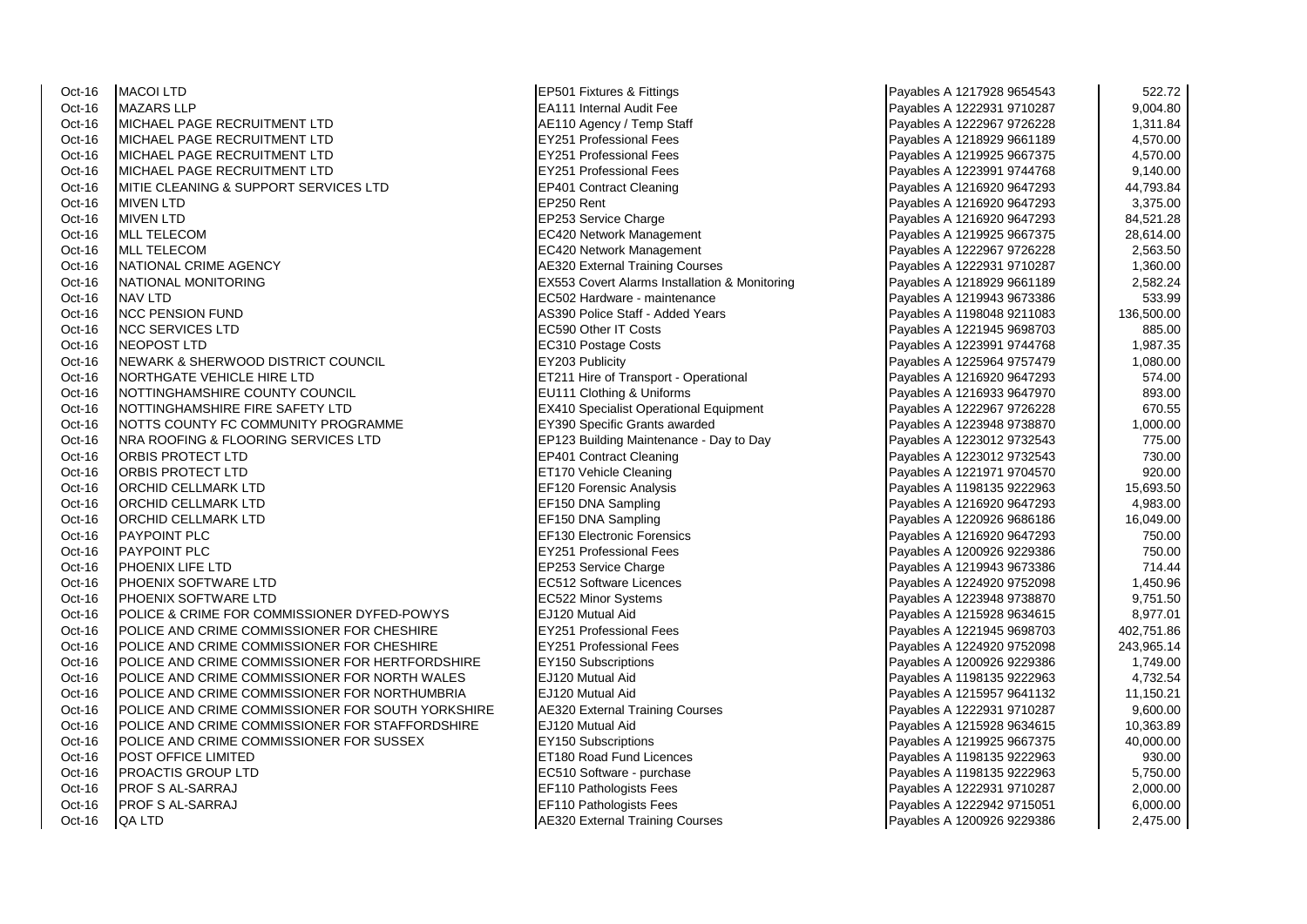| Oct-16 | QA LTD                          |
|--------|---------------------------------|
| Oct-16 | RAINWORTH VILLAGE HALL          |
| Oct-16 | RECOVERY MANAGEMENT SERVICES I  |
| Oct-16 | REED SPECIALIST RECRUITMENT LTD |
| Oct-16 | REED SPECIALIST RECRUITMENT LTD |
| Oct-16 | REED SPECIALIST RECRUITMENT LTD |
| Oct-16 | REED SPECIALIST RECRUITMENT LTD |
| Oct-16 | REED SPECIALIST RECRUITMENT LTD |
| Oct-16 | REED SPECIALIST RECRUITMENT LTD |
| Oct-16 | REED SPECIALIST RECRUITMENT LTD |
| Oct-16 | REED SPECIALIST RECRUITMENT LTD |
| Oct-16 | REED SPECIALIST RECRUITMENT LTD |
| Oct-16 | REED SPECIALIST RECRUITMENT LTD |
| Oct-16 | REED SPECIALIST RECRUITMENT LTD |
| Oct-16 | REED SPECIALIST RECRUITMENT LTD |
| Oct-16 | RELIANCE HIGH TECH LTD          |
| Oct-16 | RELIANCE HIGH TECH LTD          |
| Oct-16 | RELIANCE HIGH TECH LTD          |
| Oct-16 | RELIANCE HIGH TECH LTD          |
| Oct-16 | REMEDI                          |
| Oct-16 | RICOH UK LTD                    |
| Oct-16 | ROYAL MAIL GROUP PLC            |
| Oct-16 | ROYAL MAIL GROUP PLC            |
| Oct-16 | SAP (UK) LTD                    |
| Oct-16 | SAP (UK) LTD                    |
| Oct-16 | SAS SOFTWARE LTD                |
| Oct-16 | SHRED-IT LTD                    |
| Oct-16 | SLATER ELECTRICAL SERVICES LTD  |
| Oct-16 | SOLOS CONSULTANTS LTD           |
| Oct-16 | <b>SOLOS CONSULTANTS LTD</b>    |
| Oct-16 | <b>SOLOS CONSULTANTS LTD</b>    |
| Oct-16 | SOLOS CONSULTANTS LTD           |
| Oct-16 | SOLOS CONSULTANTS LTD           |
| Oct-16 | SOLOS CONSULTANTS LTD           |
| Oct-16 | SOLOS CONSULTANTS LTD           |
| Oct-16 | <b>SOLOS CONSULTANTS LTD</b>    |
| Oct-16 | SOLOS CONSULTANTS LTD           |
| Oct-16 | SOLOS CONSULTANTS LTD           |
| Oct-16 | <b>SOLOS CONSULTANTS LTD</b>    |
| Oct-16 | SOLOS CONSULTANTS LTD           |
| Oct-16 | SPACEWISE                       |
| Oct-16 | SPECIALIST COMPUTER CENTRES PLO |
| Oct-16 | STARTRAQ (UK) LTD               |
| Oct-16 | STONEWALL EQUALITY LTD          |
| Oct-16 | <b>SUNTOP BOARDING KENNELS</b>  |
| Oct-16 | TAP SYSTEMS LTD                 |
| ∩rt-16 | TDH CATERING I TD               |

| Oct-16           | <b>QA LTD</b>                          | <b>AE320 External Training Courses</b>                | Payables A 1219943 9673386 | 4,051.10  |
|------------------|----------------------------------------|-------------------------------------------------------|----------------------------|-----------|
| Oct-16           | <b>RAINWORTH VILLAGE HALL</b>          | EP250 Rent                                            | Payables A 1217928 9654543 | 2,860.00  |
| Oct-16           | IRECOVERY MANAGEMENT SERVICES LTD      | <b>EX750 Vehicle Recovery Costs</b>                   | Payables A 1223948 9738870 | 2,255.00  |
| Oct-16           | <b>REED SPECIALIST RECRUITMENT LTD</b> | AE110 Agency / Temp Staff                             | Payables A 1200926 9229386 | 1,117.00  |
| Oct-16           | <b>REED SPECIALIST RECRUITMENT LTD</b> | AE110 Agency / Temp Staff                             | Payables A 1215957 9641132 | 8,427.47  |
| Oct-16           | <b>REED SPECIALIST RECRUITMENT LTD</b> | AE110 Agency / Temp Staff                             | Payables A 1218929 9661189 | 1,005.30  |
| Oct-16           | REED SPECIALIST RECRUITMENT LTD        | AE110 Agency / Temp Staff                             | Payables A 1219969 9679638 | 12,850.37 |
| Oct-16           | <b>REED SPECIALIST RECRUITMENT LTD</b> | AE110 Agency / Temp Staff                             | Payables A 1221945 9698703 | 1,117.00  |
| Oct-16           | <b>REED SPECIALIST RECRUITMENT LTD</b> | AE110 Agency / Temp Staff                             | Payables A 1222967 9726228 | 10,028.08 |
| Oct-16           | <b>REED SPECIALIST RECRUITMENT LTD</b> | AE110 Agency / Temp Staff                             | Payables A 1223012 9732543 | 9,438.33  |
| Oct-16           | <b>REED SPECIALIST RECRUITMENT LTD</b> | AE110 Agency / Temp Staff                             | Payables A 1223991 9744768 | 21,641.06 |
| Oct-16           | <b>REED SPECIALIST RECRUITMENT LTD</b> | <b>EY251 Professional Fees</b>                        | Payables A 1200926 9229386 | 2,000.00  |
| Oct-16           | <b>REED SPECIALIST RECRUITMENT LTD</b> | <b>EY251 Professional Fees</b>                        | Payables A 1218929 9661189 | 2,000.00  |
| Oct-16           | <b>REED SPECIALIST RECRUITMENT LTD</b> | <b>EY251 Professional Fees</b>                        | Payables A 1221945 9698703 | 2,000.00  |
| Oct-16           | REED SPECIALIST RECRUITMENT LTD        | <b>EY251 Professional Fees</b>                        | Payables A 1222967 9726228 | 1,200.00  |
| Oct-16           | <b>RELIANCE HIGH TECH LTD</b>          | EP123 Building Maintenance - Day to Day               | Payables A 1198135 9222963 | 525.00    |
| Oct-16           | <b>RELIANCE HIGH TECH LTD</b>          | EP123 Building Maintenance - Day to Day               | Payables A 1220926 9686186 | 2,814.81  |
| Oct-16           | <b>RELIANCE HIGH TECH LTD</b>          | EP123 Building Maintenance - Day to Day               | Payables A 1222967 9726228 | 1,555.00  |
| Oct-16           | <b>RELIANCE HIGH TECH LTD</b>          | EP123 Building Maintenance - Day to Day               | Payables A 1224920 9752098 | 1,060.50  |
| Oct-16           | <b>REMEDI</b>                          | <b>EY251 Professional Fees</b>                        | Payables A 1198135 9222963 | 11,146.73 |
| Oct-16           | <b>RICOH UK LTD</b>                    | ER122 Photocopier Machines - (Click) Charges          | Payables A 1216920 9647293 | 525.00    |
| Oct-16           | <b>ROYAL MAIL GROUP PLC</b>            | EC310 Postage Costs                                   | Payables A 1216920 9647293 | 4,092.36  |
|                  | <b>ROYAL MAIL GROUP PLC</b>            | EC310 Postage Costs                                   |                            | 2,779.56  |
| Oct-16<br>Oct-16 | SAP (UK) LTD                           | <b>EC512 Software Licences</b>                        | Payables A 1222931 9710287 | 20,000.00 |
|                  |                                        | EC512 Software Licences                               | Payables A 1215928 9634615 |           |
| Oct-16           | SAP (UK) LTD                           |                                                       | Payables A 1220949 9692115 | 14,369.00 |
| Oct-16           | <b>SAS SOFTWARE LTD</b>                | EX431 Maintenance/Consumables Specialist Op Equipment | Payables A 1222931 9710287 | 2,788.20  |
| Oct-16           | <b>SHRED-IT LTD</b>                    | EP350 Waste Disposal                                  | Payables A 1225964 9757479 | 509.60    |
| Oct-16           | SLATER ELECTRICAL SERVICES LTD         | EP123 Building Maintenance - Day to Day               | Payables A 1221945 9698703 | 567.66    |
| Oct-16           | SOLOS CONSULTANTS LTD                  | AE110 Agency / Temp Staff                             | Payables A 1200926 9229386 | 2,513.20  |
| Oct-16           | <b>SOLOS CONSULTANTS LTD</b>           | AE110 Agency / Temp Staff                             | Payables A 1216920 9647293 | 1,256.60  |
| Oct-16           | <b>SOLOS CONSULTANTS LTD</b>           | AE110 Agency / Temp Staff                             | Payables A 1220926 9686186 | 1,256.60  |
| Oct-16           | <b>SOLOS CONSULTANTS LTD</b>           | AE110 Agency / Temp Staff                             | Payables A 1223991 9744768 | 2,764.52  |
| Oct-16           | <b>SOLOS CONSULTANTS LTD</b>           | EY251 Professional Fees                               | Payables A 1198135 9222963 | 3,652.14  |
| Oct-16           | <b>SOLOS CONSULTANTS LTD</b>           | <b>EY251 Professional Fees</b>                        | Payables A 1200926 9229386 | 2,868.50  |
| Oct-16           | <b>SOLOS CONSULTANTS LTD</b>           | <b>EY251 Professional Fees</b>                        | Payables A 1216920 9647293 | 4,089.44  |
| Oct-16           | <b>SOLOS CONSULTANTS LTD</b>           | <b>EY251 Professional Fees</b>                        | Payables A 1220926 9686186 | 3,198.72  |
| Oct-16           | <b>SOLOS CONSULTANTS LTD</b>           | <b>EY251 Professional Fees</b>                        | Payables A 1221971 9704570 | 1,776.09  |
| Oct-16           | <b>SOLOS CONSULTANTS LTD</b>           | <b>EY251 Professional Fees</b>                        | Payables A 1222931 9710287 | 1,362.55  |
| Oct-16           | <b>SOLOS CONSULTANTS LTD</b>           | <b>EY251 Professional Fees</b>                        | Payables A 1223991 9744768 | 2,920.17  |
| Oct-16           | <b>SOLOS CONSULTANTS LTD</b>           | <b>EY251 Professional Fees</b>                        | Payables A 1224920 9752098 | 620.80    |
| Oct-16           | <b>SPACEWISE</b>                       | <b>EX652 Other Operational Expenses</b>               | Payables A 1225964 9757479 | 900.00    |
| Oct-16           | <b>SPECIALIST COMPUTER CENTRES PLC</b> | EC501 Hardware - purchase                             | Payables A 1224920 9752098 | 977.09    |
| Oct-16           | STARTRAQ (UK) LTD                      | <b>EC512 Software Licences</b>                        | Payables A 1222967 9726228 | 1,734.60  |
| Oct-16           | STONEWALL EQUALITY LTD                 | <b>AE320 External Training Courses</b>                | Payables A 1223948 9738870 | 760.00    |
| Oct-16           | SUNTOP BOARDING KENNELS                | EX611 Police Dogs - Feed/kennelling/vets              | Payables A 1216920 9647293 | 5,475.00  |
| Oct-16           | <b>TAP SYSTEMS LTD</b>                 | <b>EC590 Other IT Costs</b>                           | Payables A 1222942 9715051 | 814.00    |
| Oct-16           | <b>TDH CATERING LTD</b>                | <b>EY251 Professional Fees</b>                        | Payables A 1198135 9222963 | 773.50    |

| ayables A 1219943 9673386                               | 4,051.10             |
|---------------------------------------------------------|----------------------|
| ayables A 1217928 9654543                               | 2,860.00             |
| ayables A 1223948 9738870                               | 2,255.00             |
| Payables A 1200926 9229386                              | 1,117.00             |
| ayables A 1215957 9641132                               | 8,427.47             |
| Payables A 1218929 9661189                              | 1,005.30             |
| Payables A 1219969 9679638                              | 12,850.37            |
| ayables A 1221945 9698703                               | 1,117.00             |
| ayables A 1222967 9726228                               | 10,028.08            |
| Payables A 1223012 9732543                              | 9,438.33             |
| ayables A 1223991 9744768                               | 21,641.06            |
| ayables A 1200926 9229386                               | 2,000.00             |
| Payables A 1218929 9661189                              | 2,000.00             |
| ayables A 1221945 9698703                               | 2,000.00             |
| ayables A 1222967 9726228                               | 1,200.00             |
| ayables A 1198135 9222963                               | 525.00               |
| ayables A 1220926 9686186                               | 2,814.81             |
| ayables A 1222967 9726228                               | 1,555.00             |
| ayables A 1224920 9752098                               | 1,060.50             |
| Payables A 1198135 9222963                              | 11,146.73            |
| Payables A 1216920 9647293                              | 525.00               |
| Payables A 1216920 9647293                              | 4,092.36             |
| Payables A 1222931 9710287                              | 2,779.56             |
| ayables A 1215928 9634615                               | 20,000.00            |
| ayables A 1220949 9692115                               | 14,369.00            |
| Payables A 1222931 9710287                              | 2,788.20             |
| ayables A 1225964 9757479                               | 509.60               |
| ayables A 1221945 9698703                               | 567.66               |
| Payables A 1200926 9229386                              | 2,513.20             |
| Payables A 1216920 9647293                              | 1,256.60             |
| ayables A 1220926 9686186                               | 1,256.60             |
| Payables A 1223991 9744768                              | 2,764.52             |
| Payables A 1198135 9222963<br>ayables A 1200926 9229386 | 3,652.14             |
|                                                         | 2,868.50             |
| Payables A 1216920 9647293<br>ayables A 1220926 9686186 | 4,089.44<br>3,198.72 |
| Payables A 1221971 9704570                              | 1,776.09             |
| ayables A 1222931 9710287                               | 1,362.55             |
| ayables A 1223991 9744768                               | 2,920.17             |
| ayables A 1224920 9752098                               | 620.80               |
| ayables A 1225964 9757479                               | 900.00               |
| ayables A 1224920 9752098                               | 977.09               |
| Payables A 1222967 9726228                              | 1,734.60             |
| Payables A 1223948 9738870                              | 760.00               |
| Payables A 1216920 9647293                              | 5,475.00             |
| Payables A 1222942 9715051                              | 814.00               |
| Payables A 1198135 9222963                              | 773.50               |
|                                                         |                      |